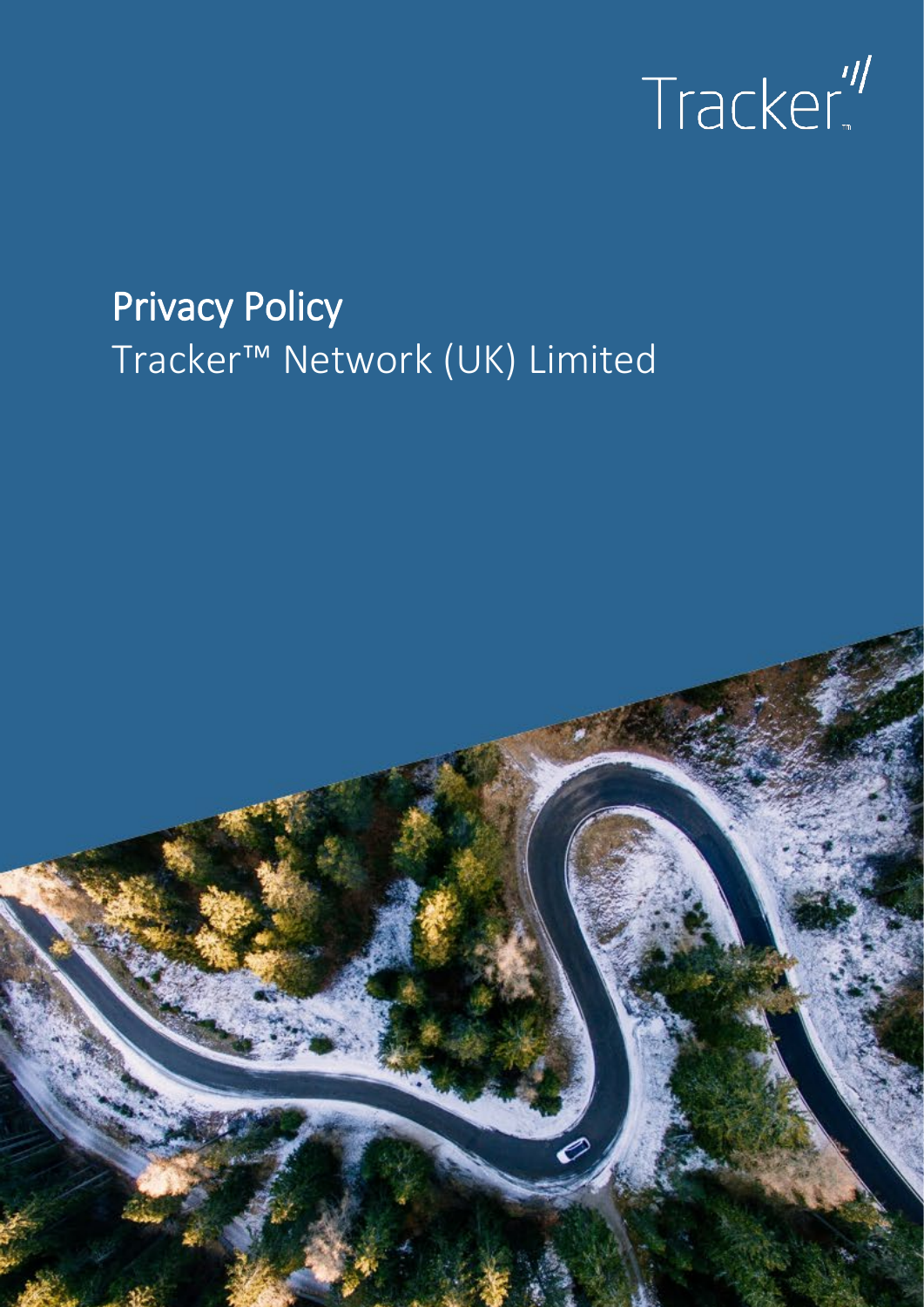At Tracker we are aware of the trust you place in us when you buy our products and of our responsibility to protect your information. This Policy describes who we are, why we need to collect your information and how we will use it. We will tell you who we share your information with and how we use it to improve the service we provide to our customers.

Tracker."

#### Who we are

You are giving your information to Tracker Network (UK) Limited ("we", "us" or "our"). We are registered in England under company number 02632771 and have our registered office at 6-9 The Square, Stockley Park, Uxbridge, Middlesex, United Kingdom, UB11 1FW. We have registered with the Information Commissioner's Office under number Z652055X.

Where we refer to 'you' in this Privacy Policy we mean the Subscriber and any employees or agents of the Subscriber who receive the Services on behalf of the Subscriber in accordance with your subscription agreement with Tracker. If you have any questions or suggestions, please feel free to contact us by writing to our registered office or e-mailing us at [dataprotection@tracker.co.uk.](mailto:dataprotection@tracker.co.uk)

#### Visiting our website

When you visit [www.tracker.co.uk](http://www.tracker.co.uk/) and [www.trackerdirect.co.uk](http://www.trackerdirect.co.uk/) we use site tracking software and collect standard log information in order to monitor customer traffic patterns and identify the number of visitors to areas of our site and to help us understand how to improve our website. The information we collect is usually anonymous and does not identify individual information about a visitor. We will not associate any data gathered from this site with any personally identifying information from any source.

## The data we collect about you

Personal data, or personal information, means any information about an individual from which that person can be identified. It does not include data where the identity has been removed (anonymous data).

We may collect, use, store and transfer different kinds of personal data about you which we have grouped together as follows:

- Identity Data includes first name, maiden name, last name, username or similar identifier, marital status, title, date of birth, gender, vehicle identification number (VIN), vehicle registration mark (VRM), location and journey data.
- Contact Data includes billing address, delivery address, email address and telephone numbers.
- Financial Data includes bank account and payment card details.
- Transaction Data includes details about payments to and from you and other details of products and services you have purchased from us.
- Technical Data includes application software, internet protocol (IP) address, your login data, browser type and version, time zone setting and location, browser plug-in types and versions, operating system and platform and other technology on the devices you use to access this website.
- Profile Data includes your username and password, purchases or orders made by you, your interests, preferences, feedback and survey responses.
- Usage Data includes information about how you use our website, products and services.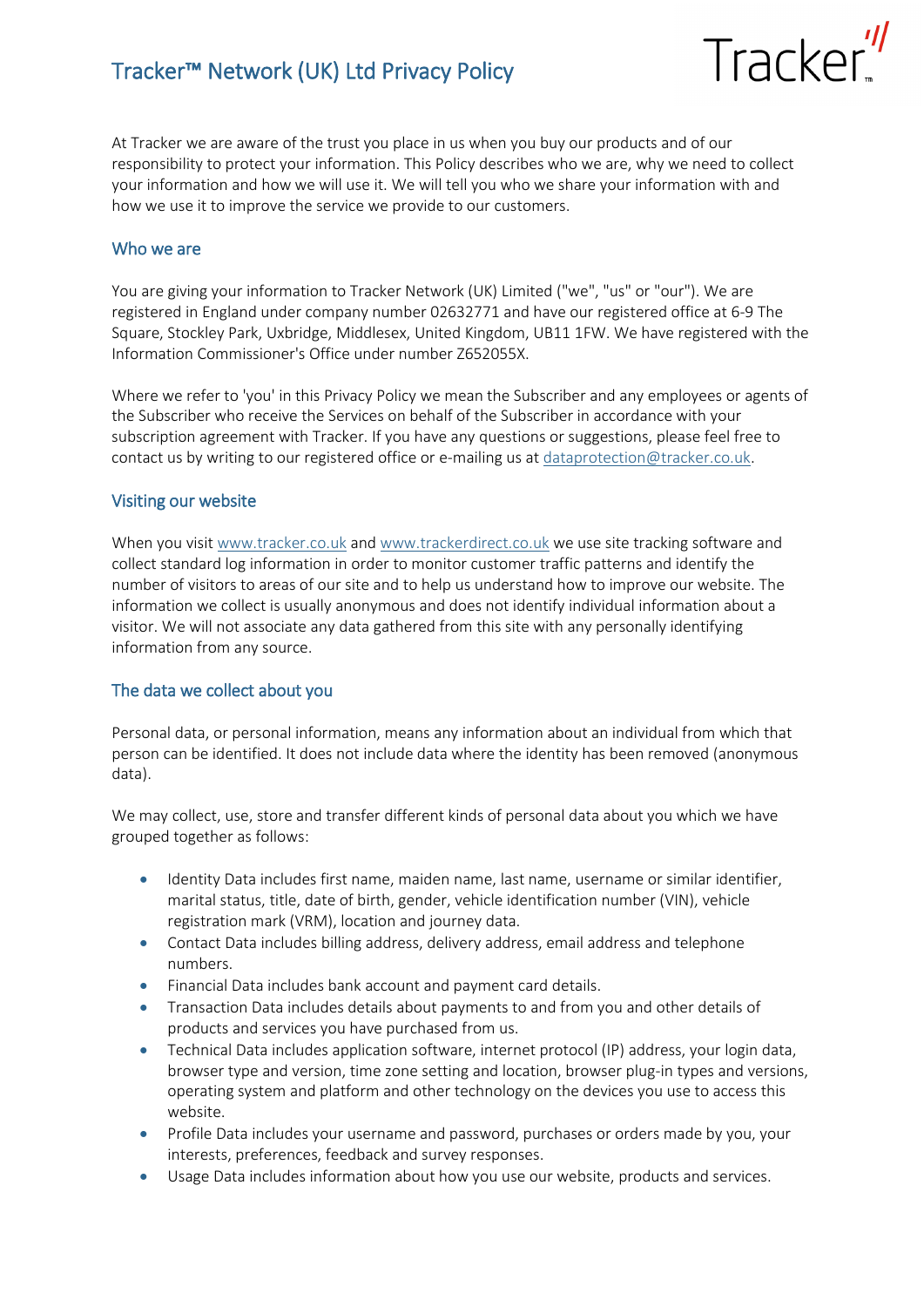

• Marketing and Communications Data includes your preferences in receiving marketing from us and our third parties and your communication preferences.

We also collect, use and share statistical or demographic data for any purpose ("Aggregated Data"). Aggregated Data may be derived from your personal data but is not considered personal data in law as this data does not directly or indirectly reveal your identity. For example, we may aggregate your Usage Data to calculate the percentage of users accessing a specific website feature. However, if we combine or connect Aggregated Data with your personal data so that it can directly or indirectly identify you, we treat the combined data as personal data which will be used in accordance with this Privacy Policy.

We do not collect any Special Categories of Personal Data about you (this includes details about your race or ethnicity, religious or philosophical beliefs, sex life, sexual orientation, political opinions, trade union membership, information about your health and genetic and biometric data), nor do we collect any information about criminal convictions and offences.

## If you fail to provide personal data

Where we need to collect personal data by law, or under the terms of a contract we have with you and you fail to provide that data when requested, we may not be able to perform the contract we have or are trying to enter into with you (for example, to provide you with our services). In this case, we may have to cancel a service you have with us, but we will notify you if this is the case at the time.

## How is your personal data collected?

We use different methods to collect data from and about you including through:

Direct interactions. You may give us your Identity, Contact and Financial Data by filling in forms or by corresponding with us by post, phone, email or otherwise. This includes personal data you provide when you:

- apply for our products or services;
- create an account on our website:
- create an account on one of our Apps:
- subscribe to our service or publications;
- request marketing to be sent to you;
- enter a competition, promotion or survey; or
- give us some feedback.

Automated technologies or interactions. As you interact with our website, we may automatically collect Technical Data about your equipment, browsing actions and patterns. We collect this

personal data by using cookies, server logs and other similar technologies. We may also receive Technical Data about you if you visit other websites employing our cookies. Please see our Cookie Policy for further details.

Third parties or publicly available sources. We may receive personal data about you from various third parties and public sources as set out below:

- Technical Data from the following parties:
	- o analytics providers;
	- o advertising networks; and
	- o search information providers.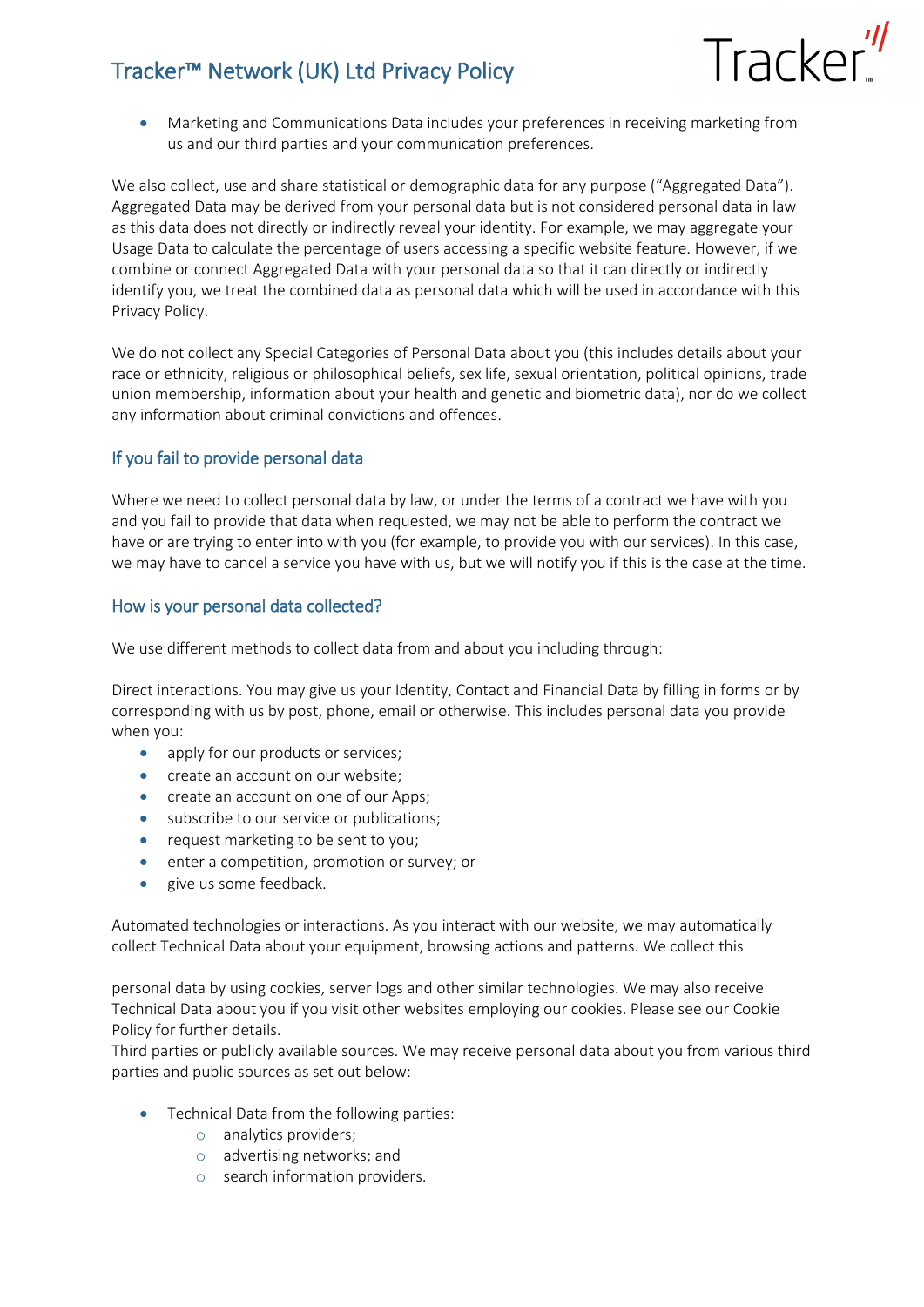

- Contact, Financial and Transaction Data from providers of technical, payment and delivery services.
- Identity and Contact Data from data brokers or aggregators.
- Identity and Contact Data from publicly availably sources.

## Use of cookies

For information on how we use cookies please read our Cookie Policy (which is deemed to form part of this Privacy Policy) at[: http://www.tracker.co.uk/footer-links/cookie-notice/](http://www.tracker.co.uk/footer-links/cookie-notice/)

## How we use your information

We will use your information to manage your Tracker subscription, services and products (including the Tracker App, if you download and use it), which may include any or all of the following purposes:

- accounting, billing and audit, payment card verification and screening;
- statistical and marketing analysis;
- customer surveys and customer relations (including by identifying your requirements and preferences);
- providing you with use of Tracker's website;
- matching your registration details with our vehicle recovery records;
- facilitating insurance claims:
- providing customer services, including to administer, support, improve and develop our business, products and services (including the Tracker Apps);
- providing marketing assistance and services, including by inviting you to participate in competitions and promotional offers we may run from time to time, and by sending you offers and news about products and services which we think may be of interest to you; and
- managing information you provide when giving us feedback on our products and services.

Unless you let us know you prefer otherwise in accordance with your subscription agreement, we may for all the above purposes contact you by mail, phone (including SMS) and/or electronic means (including email and social media), and also share your information with affiliates of Tracker from time to time to enable them to contact you in the same ways.

## How we use your information

We may also utilise the services of other companies and individuals to perform functions on our behalf, including for example to provide subscription information, sending mail and emails, providing marketing assistance and services, and providing customer services. They will in all cases be acting as data processor for Tracker and will have access to personal information needed to perform their functions, but they will not be entitled to use it for other purposes. They will be required at all times to process subscriber personal information in accordance with this Privacy Policy and as permitted by applicable data protection laws. Any confirmation mail or email from Tracker or an affiliate of Tracker (or another company or individual performing functions on Tracker's behalf) may contain marketing material, including information which we think may be of interest to you from time to time. You will be able to unsubscribe at any time by clicking the unsubscribe button within the email or contacting us to request this.

Your information includes all the details we hold about you and your transactions. We will only collect the information we need so that we can provide you with the products and services you expect from us in accordance with this Privacy Policy.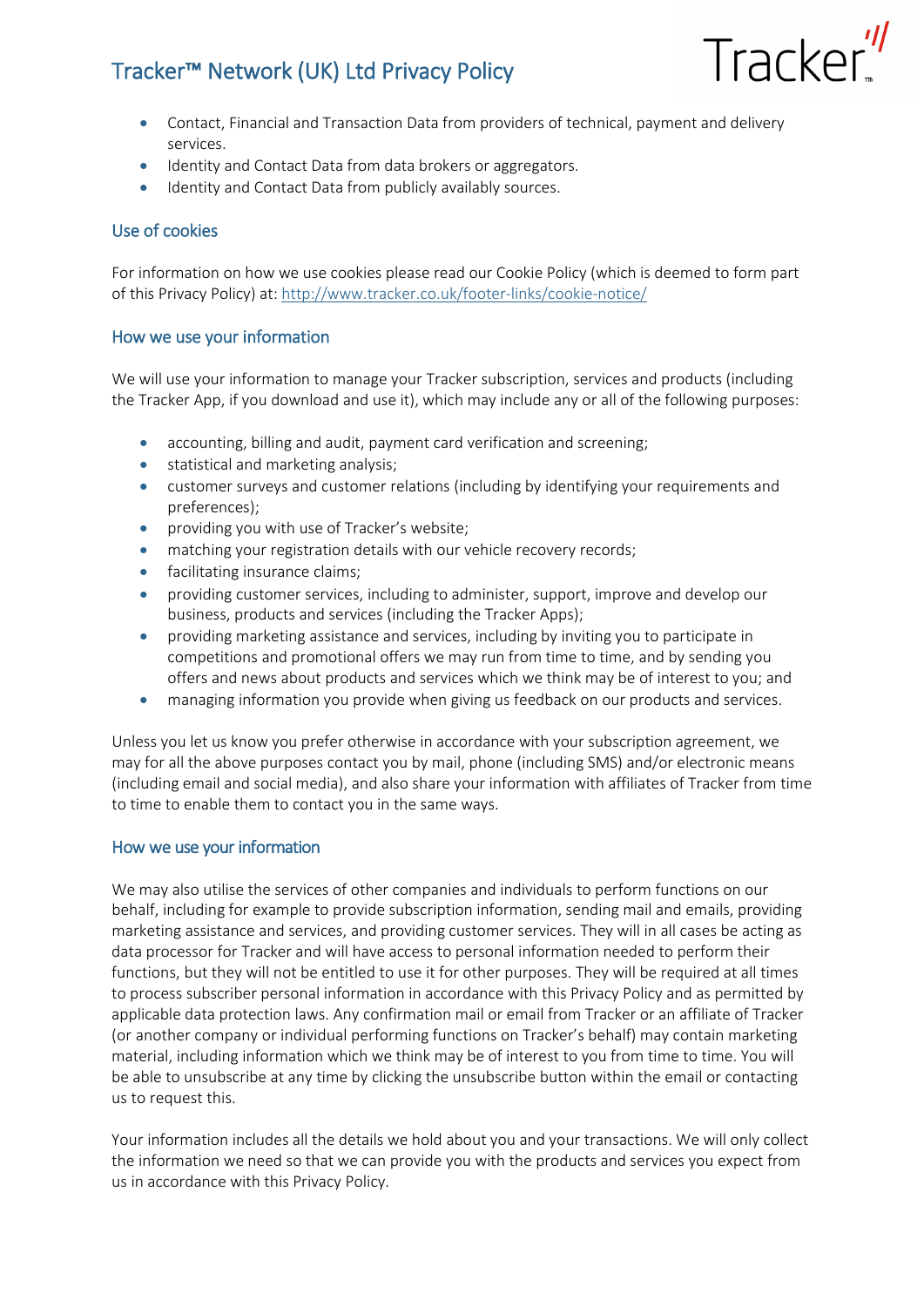

## Legal basis for processing your data

Note that we may process your personal data for more than one lawful ground depending on the specific purpose for which we are using your data: including for the performance of our contract with you, where it is necessary to comply with a legal obligation or where it is necessary for our legitimate interests such as for the running of our business and/or to keep our records updated and to study how customers use our services. Please contact us if you need details about the specific legal ground we are relying on to process your personal data.

Generally, we do not rely on consent as a legal basis for processing your personal data, other than in relation to sending direct marketing communications to you via email, text message etc. You have the right to withdraw consent to processing your data at any time by contacting us including any marketing.

#### Change of purpose

We will only use your personal data for the purposes for which we collected it, unless we reasonably consider that we need to use it for another reason and that reason is compatible with the original purpose. If you wish to get an explanation as to how the processing for the new purpose is compatible with the original purpose, please contact us. If we need to use your personal data for an unrelated purpose, we will notify you and we will explain the legal basis which allows us to do so. Please note that we may process your personal data without your knowledge or consent, in compliance with the above rules, where this is required or permitted by law.

#### With whom we will share your information

During the course of our dealings with you we may need to disclose some of your information to insurers, third party underwriters, reinsurers, credit reference, fraud prevention, and law prevention agencies and other companies that provide service to us to:

- assess financial and insurance risks:
- recover debt; and/or
- prevent and detect crime (i.e. sharing your information with the Police as and when necessary).

We do not disclose your information to anyone other than Tracker (and, in accordance with this Privacy Policy, our affiliates from time to time) except:

- where we have your permission to do so;
- when we are required or permitted to do so by law;
- where we may transfer rights and obligations under an agreement;
- to prevent and detect crime (which will include sharing your information with the Police when necessary or appropriate).

From time to time we may require services from suppliers that are located outside of the EEA, and your information may be shared with them for the purposes of providing that service. Where we engage these suppliers, we make sure that they apply the same levels of protection, security and confidentiality that we apply to your information.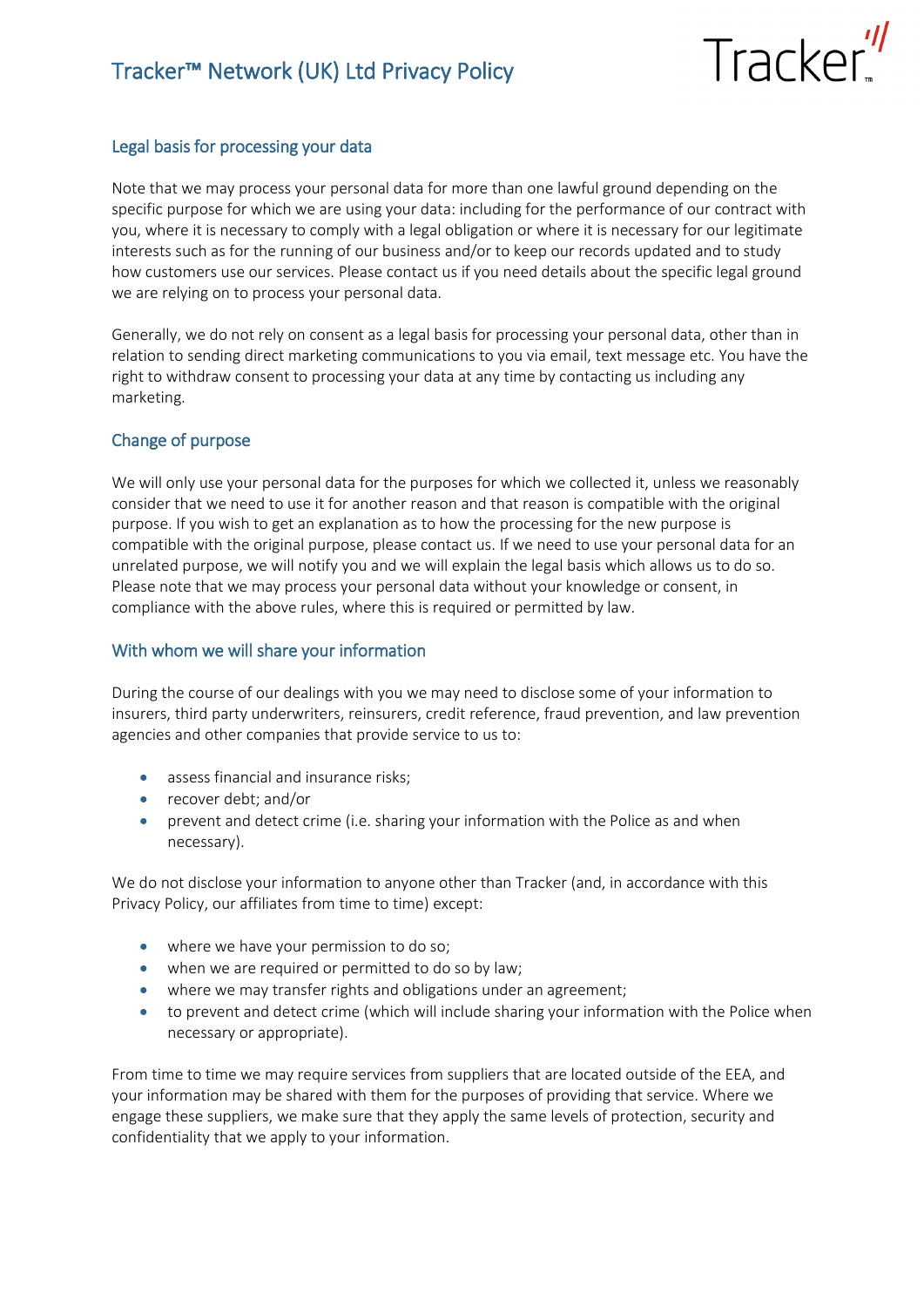## Tracker."

## Credit reference, fraud prevention & other agencies

We may obtain information about you from credit reference agencies and fraud prevention agencies to check your credit status and identity. The agencies will record our enquiries, which may be seen by other companies who make their own credit enquiries. If you provide false or inaccurate information and we suspect fraud, we will record this, and your details may be passed to fraud prevention agencies. Use of your information by these agencies is outside the scope of this Privacy Policy.

Please take time to read the following as it contains important information relating to the details you have given or should give to us. You should show this Policy to anyone whose data has been supplied to us in connection with your Tracker subscription.

• We may monitor and record telephone calls and communications with you via social media in order to improve our services and to prevent and detect crime.

#### To prevent and detect fraud we may at any time:

- Share information with other organisations and public bodies including the Police, although we will only do so in compliance with applicable data protection laws;
- Check and/or file details with fraud prevention agencies and databases, and if we are given false or inaccurate information and we identify fraud or suspected fraud, we will record this, and your details may be passed to fraud prevention agencies.

We and other organisations may also use and search these agencies and databases from the UK and other countries to:

- Trace debtors or beneficiaries, recover debt, prevent fraud and manage your accounts;
- Check your identity to prevent money laundering (which we may in our discretion waive if you provide us with other satisfactory proof of identity);
- Law enforcement agencies, which may access and use this information.

We and other organisations may also access and use this information to prevent fraud and money laundering, for example when:

- Managing credit and other facilities and recovering debt;
- Checking details of job applicants and employees/other personnel.

## We and other organisations that may access and use information recorded by fraud prevention agencies, may do so from other countries.

We can provide the names and addresses of the agencies we use. To obtain a copy of your information held by them, please contact Tracker Network (UK) Limited, at 6-9 The Square, Stockley Park, Uxbridge, Middlesex, United Kingdom, UB11 1FW quoting your reference.

## Direct debit

If you have chosen to pay for a Tracker device or subscription by direct debit, debit or credit card, we may retain your payment details securely so that we can take your payment at the next payment date in accordance with the terms of the Agreement. You may withdraw this consent at any time by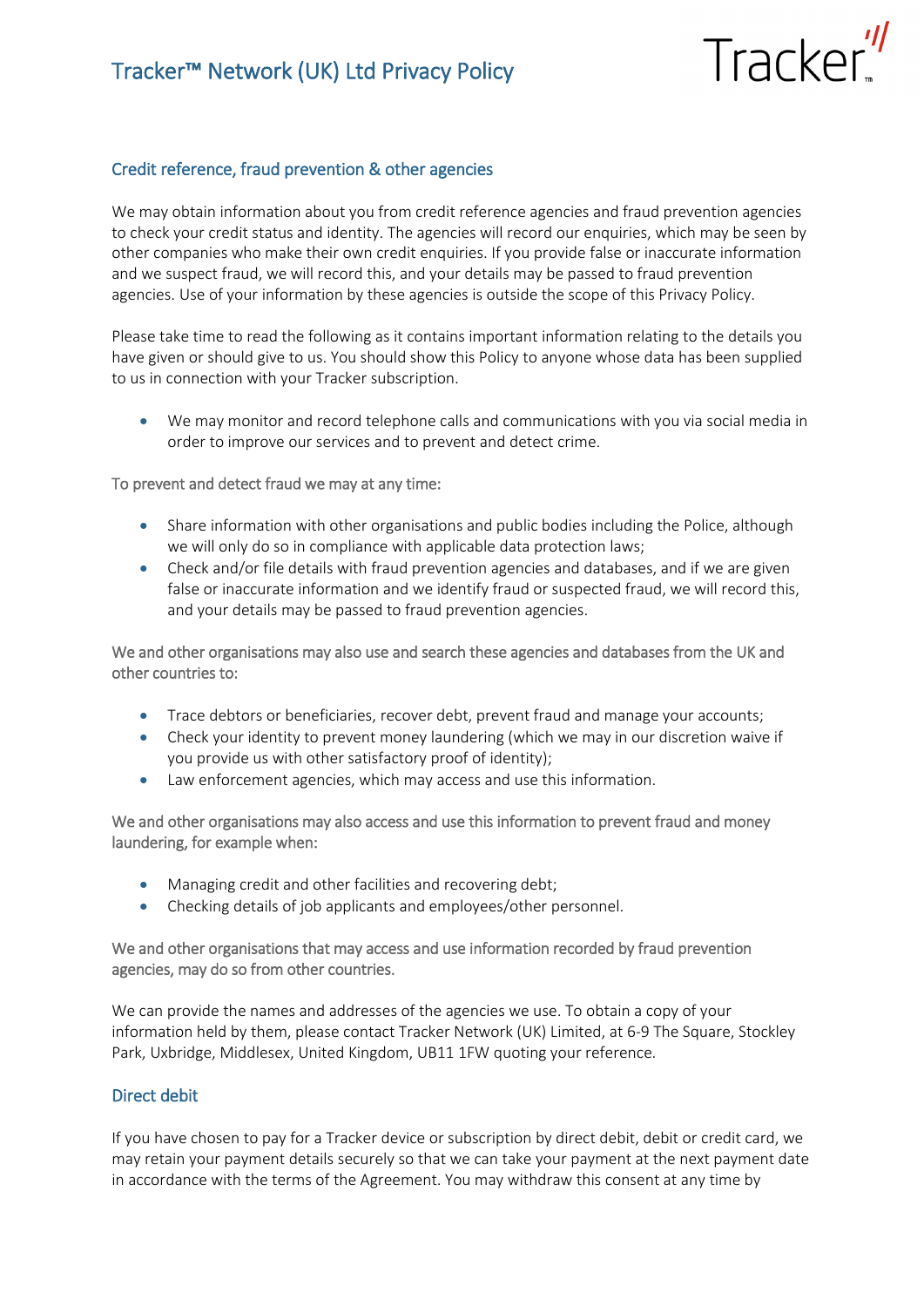

emailing or writing to us, but this may affect timeliness of payments which may in turn affect the subscription.

## Security to protect your information

As required by data protection law, we follow strict security procedures and protocols in connection with the storage, processing and disclosure of your information, to prevent your personal data from being accidentally lost, used or accessed in an unauthorised way, altered or disclosed. Whenever we share your information with a third party (which we will only do in accordance with this Privacy Policy), we will ensure that the security measures employed by any such third party in relation to the storage and processing of your information are at least as rigorous as those employed by Tracker. This does not apply where we are required by law to pass your information on to any third party.

## Retention of your data

We will retain your information for six years after the business relationship has ended, or longer as required by law and/or, regulatory agencies such as the Financial Conduct Authority, HM Revenue and Customs.

## Keeping you informed

We would like to keep you informed by letter, phone and electronic means (including e-mail and mobile messaging) about products, services and additional benefits that we believe may be of interest to you. If you don't want us to do this, please tell us the next time you call or contact us by writing to our Data Protection Officer at our registered office noted above or by e-mailing us at dataprotection@tracker.co.uk.

## Your rights

You have the following rights:

- the right to ask us to provide you with a copy of the personal information that we (including partner and affiliate agencies processing your data on our behalf) hold about you at any time free of charge.
- We reserve the right to charge the administrative cost of providing you with the requested information in situations where your request is excessive or unfounded, for instance where your request is repetitive, or you require multiple copies;
- the right to ask us to update and correct any out-of-date or incorrect personal information that we hold about you free of charge;
- the right to opt out of any marketing communications that we (or any third party to whom we have disclosed your personal information with your consent) may send you.
- All of our marketing communications will give you the opportunity to unsubscribe from receiving further marketing communications from us and you can e-mail us at [dataprotection@tracker.co.uk](mailto:dataprotection@tracker.co.uk) to request an update to your marketing preferences and
- the right to ask us to delete your personal information that we hold. We will erase your information if there are no applicable laws or regulations barring us from doing so.

If you wish to exercise any of the above rights, please contact us by writing to our Data Protection Officer at our registered office noted above or by e-mailing us a[t dataprotection@tracker.co.uk.](mailto:dataprotection@tracker.co.uk)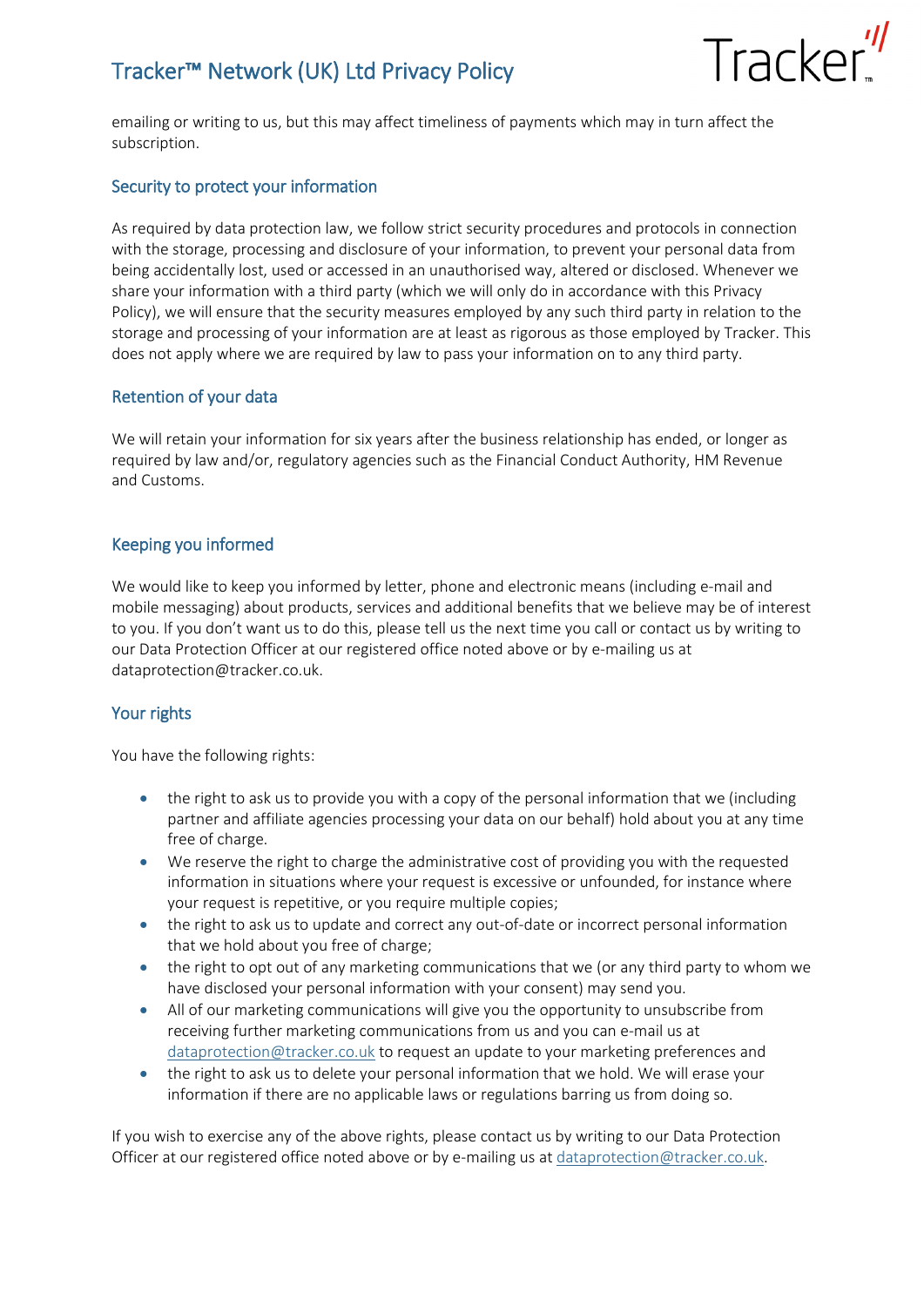

## Third party sites

Our websites may contain links to other websites operated by third parties. Our Privacy Policy applies only to the personal information that we collect through this website and we cannot be responsible for personal information that third parties may collect, store and use through other websites. You should always read the privacy policy of each website you visit to understand how its use may impact you.

## **Complaints**

You have the right to make a complaint at any time to the Information Commissioner's Office (ICO), the UK supervisory authority for data protection issues (www.ico.org.uk). We would, however, appreciate the chance to deal with your concerns before you approach the ICO so please contact us in the first instance.